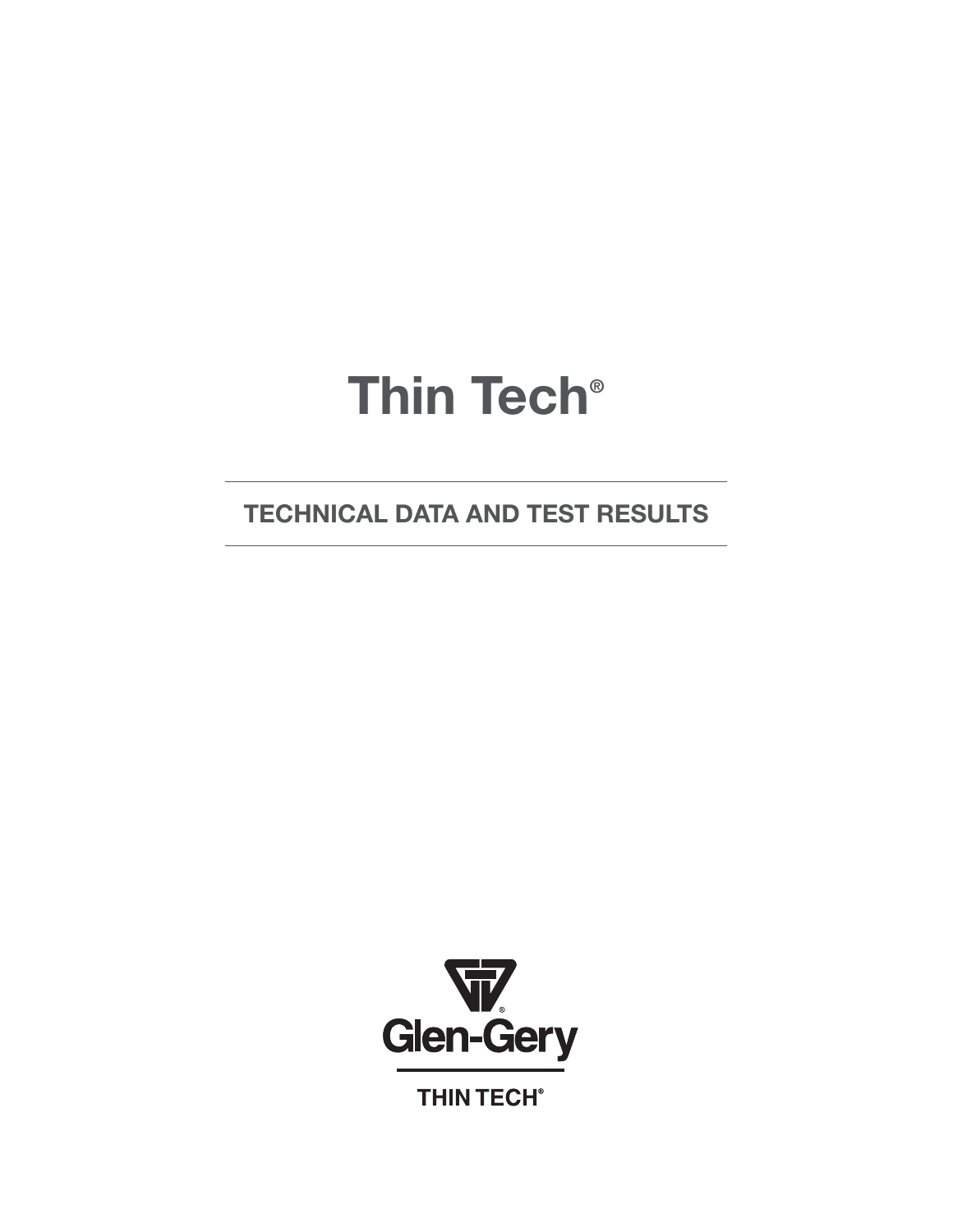# **Thin Tech®** Technical Data and Test Results

#### **TABLE OF CONTENTS**

|   | <b>Technical Data</b>                                                                                                                                             |
|---|-------------------------------------------------------------------------------------------------------------------------------------------------------------------|
|   | <b>Structural Performance at Uniform Load (ASTM E330)</b><br><b>Water Penetration at Uniform Load (ASTM E331)</b>                                                 |
| 5 | <b>Surface Burning Characteristics (ASTM E84)</b><br><b>Assemblies Tested for Fire Resistance Rating (ASTM E119)</b><br><b>Adhesive Bond Strength (ASTM C297)</b> |
| 6 | <b>Impact by Windborne Debris (ASTM E1996)</b><br><b>Fastener Performance (ASTM D1037)</b><br><b>Panel Salt Spray Exposure (ASTM B117)</b>                        |
|   | <b>NFPA 285 Compliant Assemblies</b>                                                                                                                              |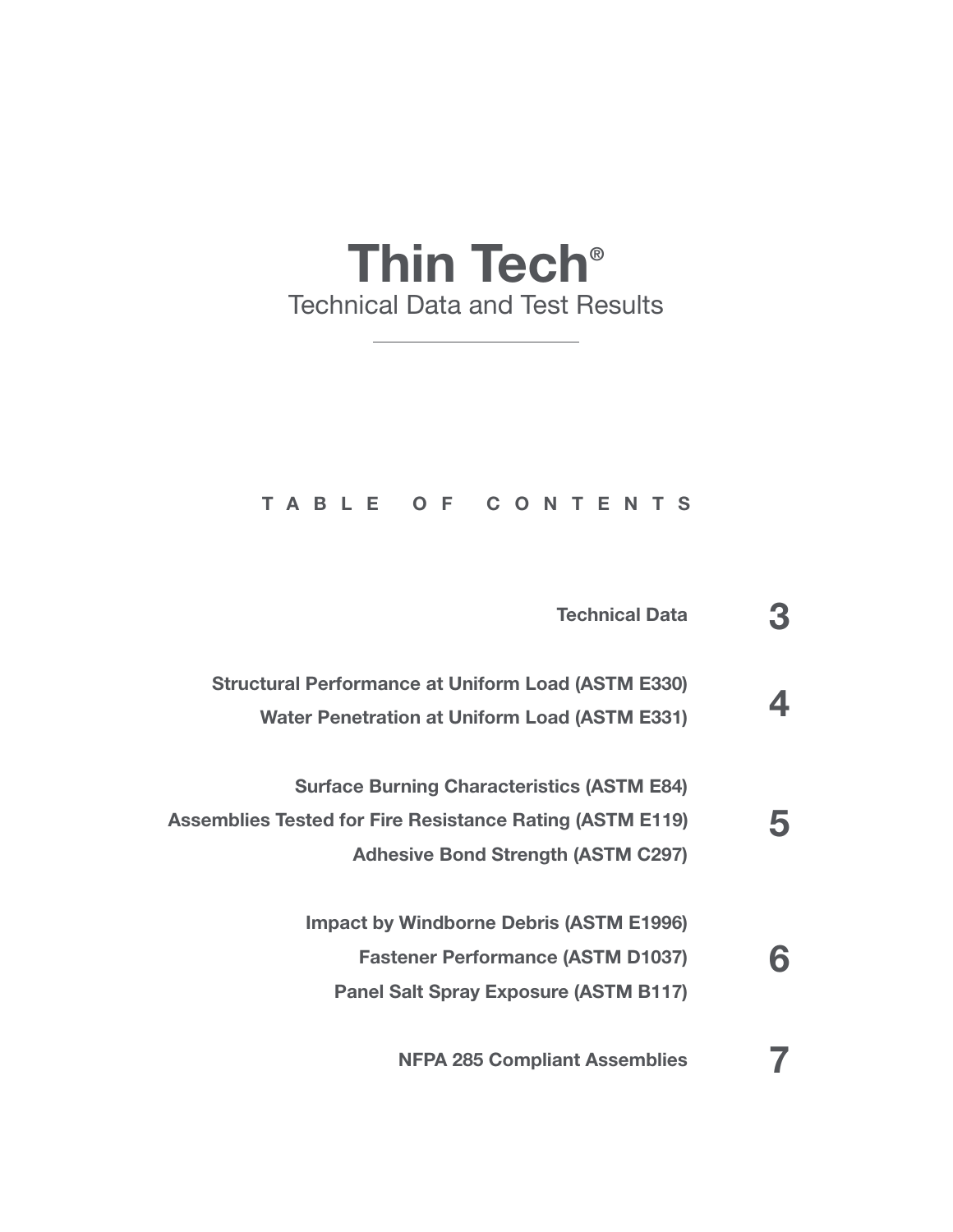# **TECHNICAL DATA**

| <b>System Weight:</b>           | 7-10 psf for thin brick up to $\frac{3}{4}$ " x $\frac{3}{8}$ " x $\frac{115}{8}$ "<br>Weights for specific brick sizes available in Thin Brick Profile<br>Panel weight is 1 psf                                                                                                            |
|---------------------------------|---------------------------------------------------------------------------------------------------------------------------------------------------------------------------------------------------------------------------------------------------------------------------------------------|
| <b>Compatible Unit Heights:</b> | $2^{1}/_{4}$ ", $2^{5}/_{8}$ ", $2^{3}/_{4}$ ", $3^{5}/_{8}$ ", $7^{5}/_{8}$ ", $11^{5}/_{8}$ "<br>Panels with custom support tie coursing to accommodate other/custom<br>heights available subject to minimum order                                                                        |
| <b>Support Tie Coursing:</b>    | 3 courses to 8" $(2^{11}/_{16}$ ", 2.67") for $2^{1}/_{4}$ " brick<br>5 courses to 16" $(3^3/16$ ", 3.2") for $2^5/8$ ", $2^3/4$ " brick<br>$4"$ for $35/8"$ brick<br>$8"$ for $75/s"$ brick<br>12" for $11\frac{5}{8}$ " brick<br>Other/custom coursing available subject to minimum order |
| <b>Metal Panel:</b>             | 26-gauge, stucco embossed, G-90 Hot-Dipped Galvanized steel with a<br>thermoset protective coating                                                                                                                                                                                          |
| <b>Fasteners:</b>               | Carbon steel with silver ceramic coating (1000 hr.) #10, pan head, #2 square drive<br>Sharp point: wood framing/concrete/masonry<br>Self-drilling: metal framing                                                                                                                            |
| <b>Starter Angle:</b>           | 26-gauge stainless steel (20-gauge when horizontal leg $\geq 3$ ")                                                                                                                                                                                                                          |
| <b>Fire Rating:</b>             | Maintains fire rating when used with UL-listed assemblies                                                                                                                                                                                                                                   |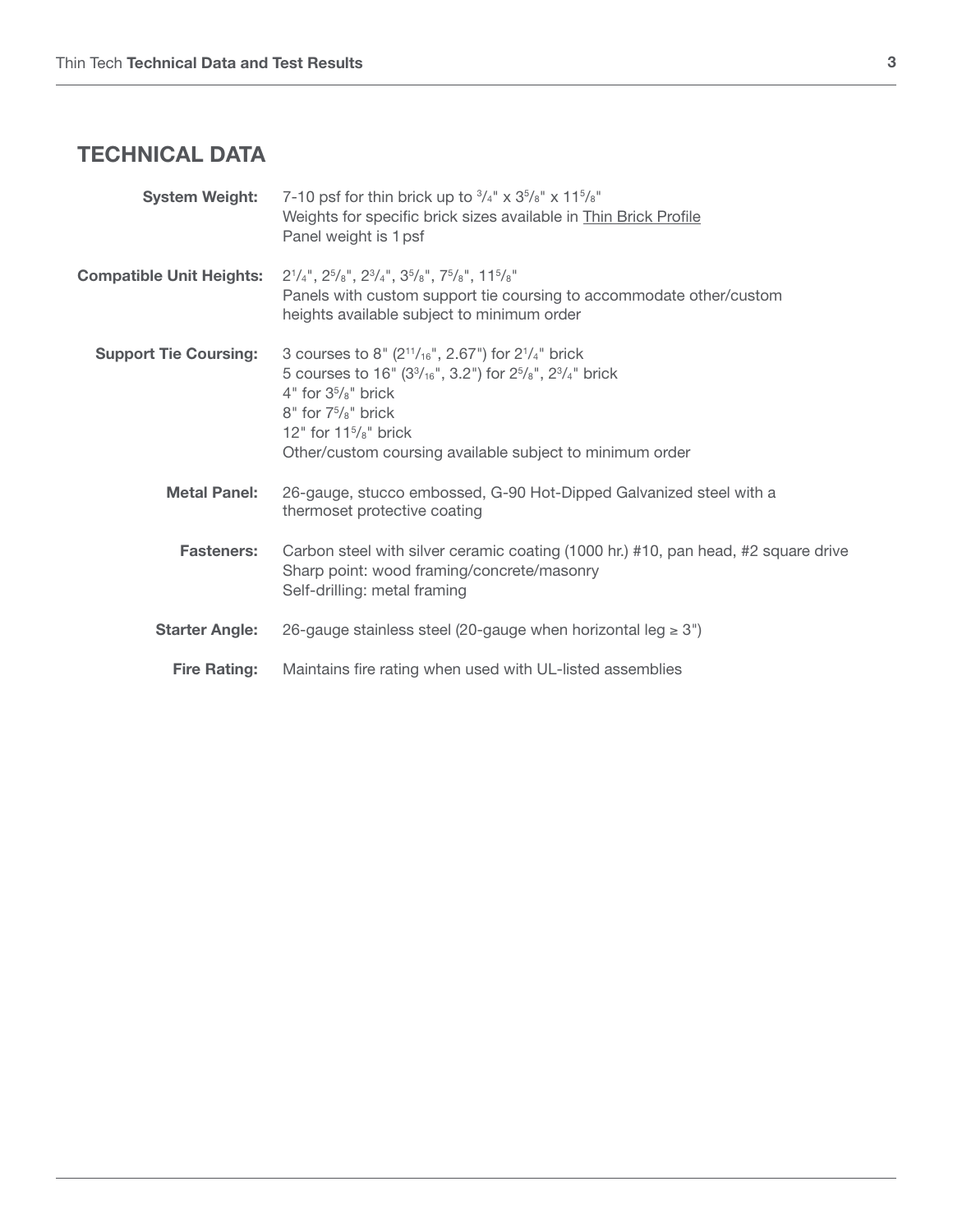#### **TEST RESULTS – STRUCTURAL PERFORMANCE AT UNIFORM LOAD**

**Tests performed by:** Architectural Testing, Inc.

- **Test Method:** ASTM E330
- **Test Samples:** The test wall assemblies were 8'0" wide x 8'0" high and constructed using 2" x 4" wood studs, spaced 16" on center, nominal 1/2" thick DensGlass® sheathing, DuPont™ Tyvek® building wrap and Thin Tech *Elite* panels with thin brick applied with Franklin International construction adhesive and joints filled with Type S pre-blended mortar.

**TEST RESULTS: Deflection at Design/Test Load** Deflections reported were taken on the span between end and center stud (L/360). Loads were held for 10 seconds

| <b>Pressure</b>       | <b>Deflection</b> |
|-----------------------|-------------------|
| 100.25 psf (positive) | በ በ7"             |
| 100.25 psf (negative) | <u>በ በ5"</u>      |

#### **Permanent Deformation at Proof Load**

Permanent sets were taken on the span between end and center stud (L/360). Loads were held for 10 seconds

| <b>Pressure</b>       | <b>Deformation</b> |
|-----------------------|--------------------|
| 160.42 psf (positive) | < 0.01"            |
| 155.40 psf (negative) | < 0.01"            |

#### **TEST RESULTS – WATER PENETRATION AT UNIFORM LOAD**

**Tests performed by:** Architectural Testing Inc.

**Test Method:** ASTM E331

**Test Samples:** The test wall assemblies were 8'0" wide x 8'0" high and constructed using 2" x 4" wood studs, spaced 16" on center, nominal  $1/2$ " thick DensGlass sheathing, DuPont Tyvek building wrap and Thin Tech *Elite* panels with thin brick applied with Franklin International construction adhesive and joints filled with Type S pre-blended mortar.

| Load                 | <b>Result</b> |
|----------------------|---------------|
| 15.04 psf (positive) | No leakage    |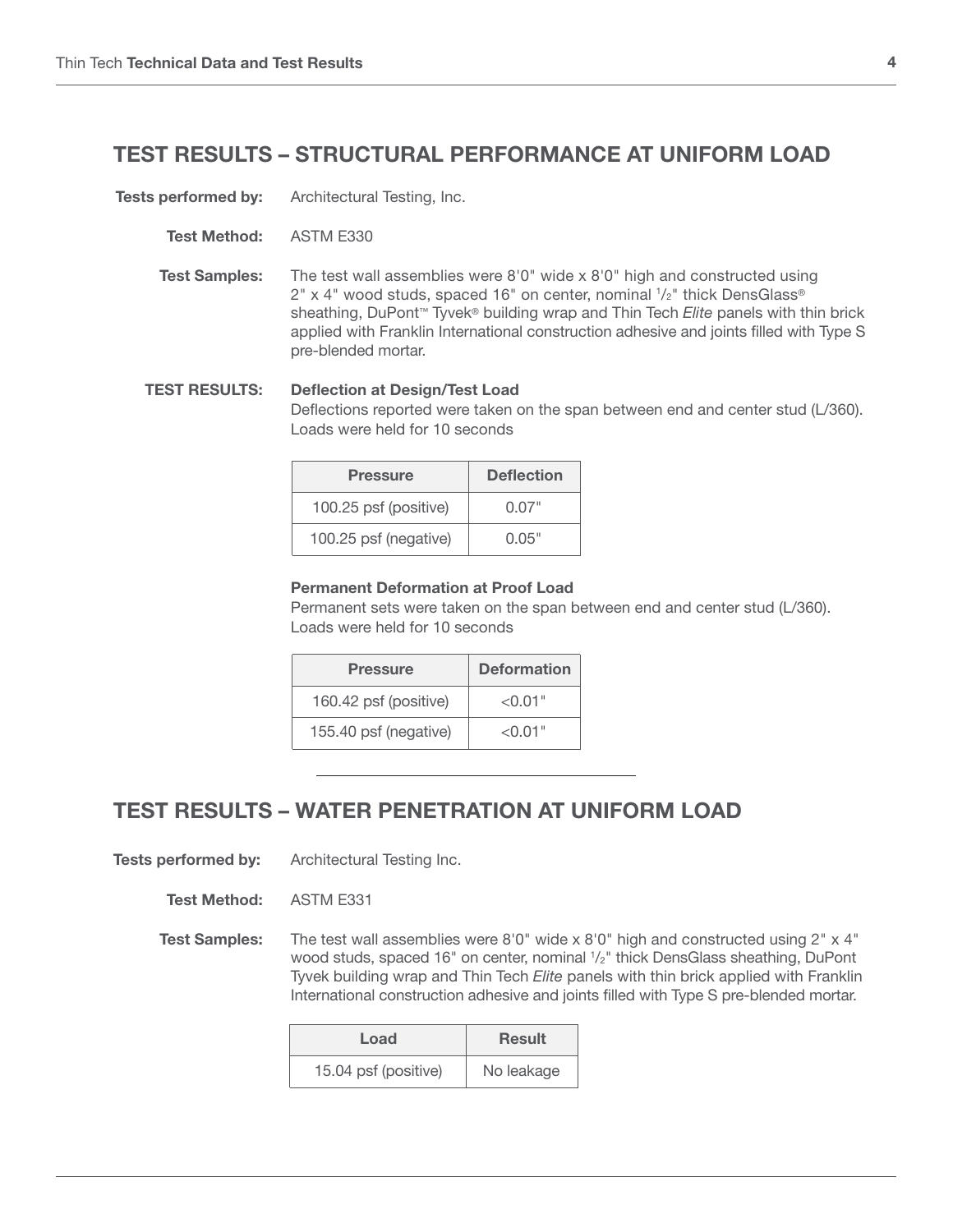#### **TEST RESULTS – SURFACE BURNING CHARACTERISTICS**

| <b>Tests performed by:</b> | Intertek                                                                                                                                                                                                                                                                                                                                       |  |
|----------------------------|------------------------------------------------------------------------------------------------------------------------------------------------------------------------------------------------------------------------------------------------------------------------------------------------------------------------------------------------|--|
| <b>Test Method:</b>        | ASTM E84                                                                                                                                                                                                                                                                                                                                       |  |
| <b>Test Samples:</b>       | The test specimen was 2'0" wide x 8'0" long, consisting of Thin Tech <i>Elite</i> panels<br>applied over $\frac{1}{4}$ " cement board, thin brick adhered with Franklin International<br>construction adhesive and joints filled with mortar meeting ASTM C270, Type N by<br>proportion. The specimen was tested with the brick side to flame. |  |
| <b>TEST RESULTS:</b>       | Flame Spread Index (FSI)<br>$\cup$<br>Smoke Developed Index (SDI) 0<br>*These results indicate compliance with the requirements of IRC/IBC Class A                                                                                                                                                                                             |  |

#### **TEST RESULTS – FIRE RESISTANCE**

**Tests performed by:** Intertek

**Test Method:** ASTM E119

**Test Samples:** The test specimen was 10'0" wide x 10'0" long, and constructed using one layer of <sup>5</sup>/<sub>8</sub>" Type X gypsum board, 3<sup>5</sup>/<sub>8</sub>" deep, 20-gauge galvanized steel studs, spaced  $24^{\circ}$  on center with horizontal bracing, one layer of  $5\frac{\pi}{6}$  thick exterior sheathing, Hohmann and Barnard Enviro-Barrier™ VP, 4" thick GreenGuard XPS insulation, Kingspan® GreenGuard® seam tape, and Thin Tech *Elite* panels with 1 /2" thin brick applied with Glen-Gery heavy-duty construction adhesive and joints filled with Glen-Gery Color Mortar Blend.

**TEST RESULTS:** Interior Exposure/Non-Loadbearing: Meets conditions of acceptance for fire resistance period of 1 hr. (60 min.)

> Exterior Exposure/Non-Loadbearing: Meets conditions of acceptance for fire resistance period of 1 hr. (60 min.)

#### **TEST RESULTS – BOND STRENGTH**

**Tests performed by:** Architectural Testing, Inc.

**Test Method:** ASTM C297

| <b>TEST RESULTS:</b> | Peak Load (lbf)   | 936.80 |
|----------------------|-------------------|--------|
|                      | Peak Stress (psi) | 53.95  |
|                      | Cohesive Failure  | (%)90  |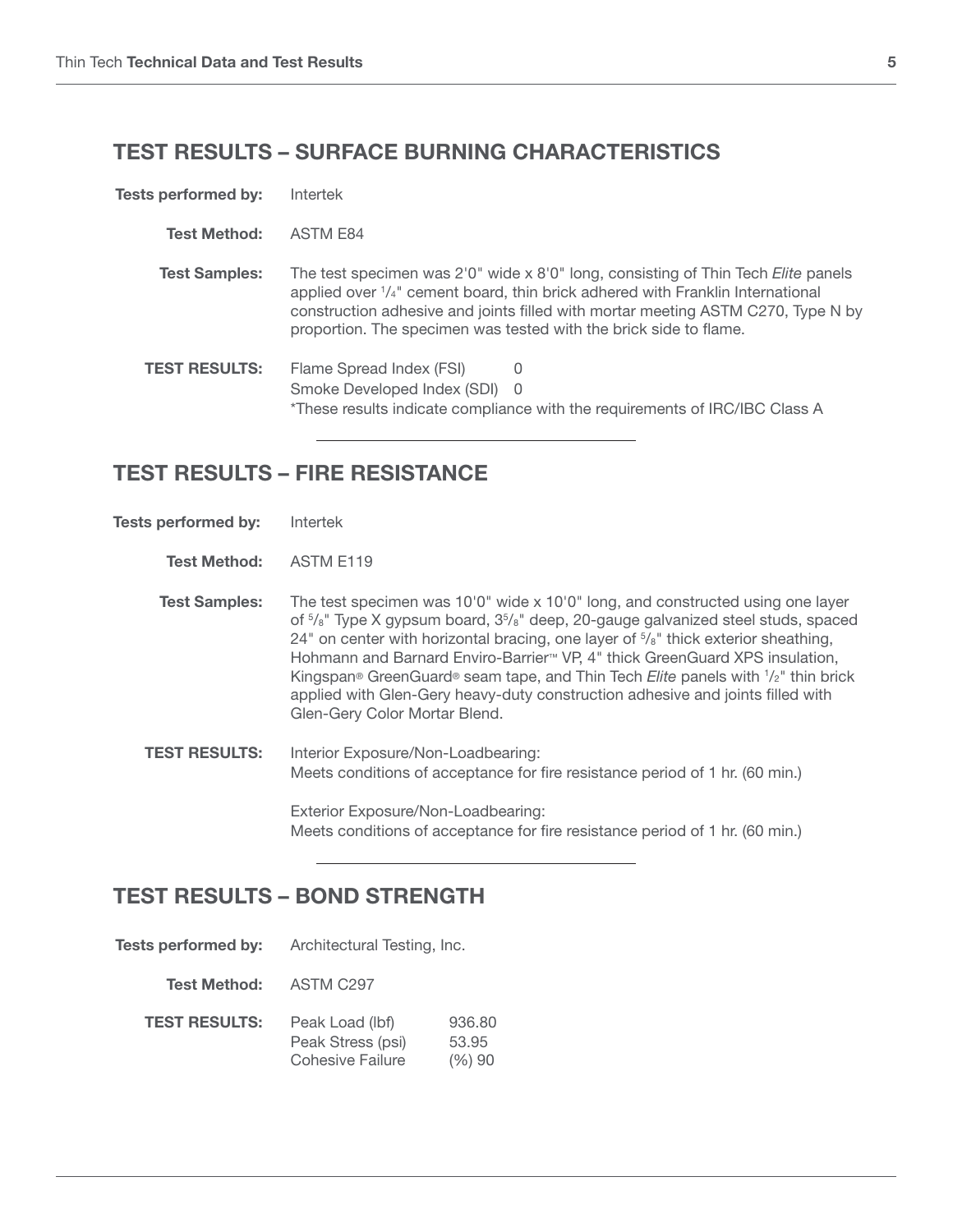#### **TEST RESULTS – IMPACT BY WINDBORNE DEBRIS**

**Tests performed by:** Architectural Testing, Inc.

**Test Method:** ASTM E1886/E1996

**Test Samples:** The test specimen was 10'0" wide x 10'0" long, and constructed using one layer of <sup>5</sup>/<sub>8</sub>" Type X gypsum board, 3<sup>5</sup>/<sub>8</sub>" deep, 20-gauge galvanized steel studs, spaced 24" on center with horizontal bracing, one layer of  $5/s$ " thick exterior sheathing, fluid applied air and water barrier, 4" thick GreenGuard XPS insulation, and Thin Tech Elite panels with  $\frac{1}{2}$ " thin brick applied with Glen-Gery heavy-duty construction adhesive and joints filled with Glen-Gery Color Mortar Blend.

| <b>TEST RESULTS:</b> | Missile Weight:                | $9.17$ lb. |
|----------------------|--------------------------------|------------|
|                      | Missile Length:                | 8'4''      |
|                      | Muzzle Distance from Specimen: | $17'$ 0"   |

| <b>Missile Velocity</b>                            | <b>Impact Area</b>           | <b>Result</b>                                |
|----------------------------------------------------|------------------------------|----------------------------------------------|
| $15.1m$ /s                                         | Center of wall between studs | Did not penetrate exterior building envelope |
| $15.5 \text{ m/s}$<br>Center of wall on stud       |                              | Did not penetrate exterior building envelope |
| $15.3 \text{ m/s}$                                 | Bottom left corner of wall   | Did not penetrate exterior building envelope |
| $24.6 \text{ m/s}$<br>Center of wall on stud       |                              | Did not penetrate exterior building envelope |
| $24.3 \text{ m/s}$<br>Center of wall between studs |                              | Did not penetrate exterior building envelope |
| $24.2 \text{ m/s}$                                 | Bottom right corner of wall  | Did not penetrate exterior building envelope |

#### **TEST RESULTS – FASTENER PERFORMANCE**

| Tests performed by:  | Architectural Testing, Inc.                    |                          |
|----------------------|------------------------------------------------|--------------------------|
| Test Method:         | ASTM D1037                                     |                          |
| <b>TEST RESULTS:</b> | Peak Withdrawal Load<br>Peak Pull-Through Load | 452.27 lbf<br>644.49 lbf |

#### **TEST RESULTS – SALT SPRAY EXPOSURE**

**Tests performed by:** Architectural Testing Inc.

**Test Method:** ASTM B117

**TEST RESULTS:** No rust on punched or cut panel edges after 1000-hour exposure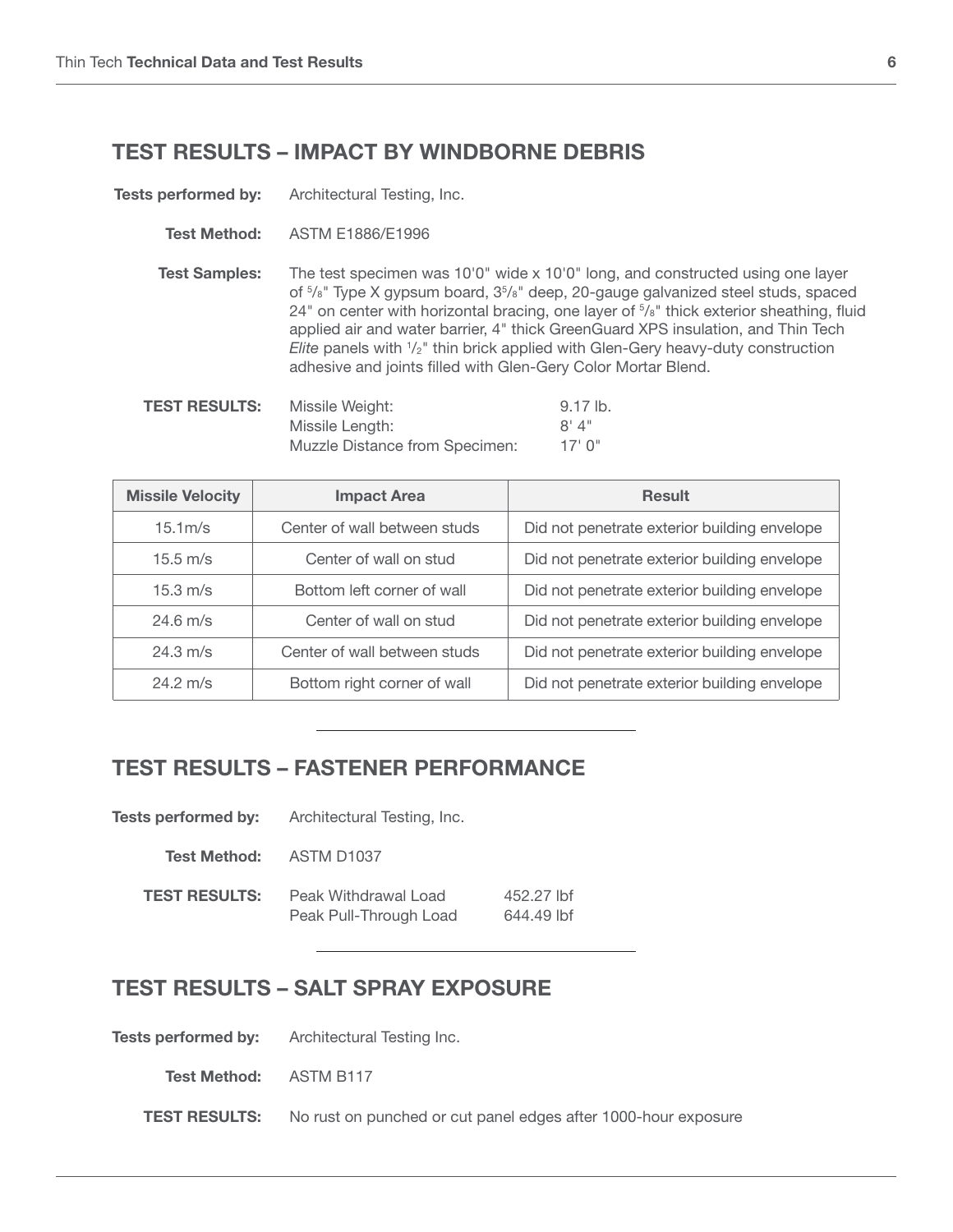### **NFPA 285 COMPLIANT WALL ASSEMBLIES**

Thin Tech is included in numerous NFPA 285 compliant wall assemblies that meet the performance requirements of the IBC. Thin Tech was included as a tested component of the wall assembly including XPS insulation as summarized below. Glen-Gery assumes no responsibility for the results of assemblies including Thin Tech and polyisocyanurate insulation as these are provided by engineering judgments and Glen-Gery did not participate in the testing or certification process. Reports or engineering judgments on each assembly can be provided upon request.

## **Extruded Polystyrene (XPS) Insulation**

Kingspan® GreenGuard®

| <b>Missile Velocity</b>                               | <b>Material</b>                                                                                                                                                                                                           |
|-------------------------------------------------------|---------------------------------------------------------------------------------------------------------------------------------------------------------------------------------------------------------------------------|
| <b>Base Wall</b>                                      | Steel Studs: minimum 18-gauge, minimum 35/8"<br>depth at a maximum of 24" OC<br>a) One layer <sup>5</sup> / <sub>8</sub> " thick, Type X, gypsum<br>wallboard on interior.<br>b) with lateral bracing every 4' vertically |
| Floor Line Firestopping                               | 4 lb./cu ft. mineral wool in each stud cavity<br>at the second story floor line                                                                                                                                           |
| Cavity Insulation                                     | Unfaced fiberglass batt insulation                                                                                                                                                                                        |
| <b>Exterior Sheathing</b>                             | $\frac{1}{2}$ " thick exterior type, glass mat faced gypsum<br>sheathing                                                                                                                                                  |
| Water-resistive barrier applied to exterior sheathing | Hohmann & Barnard Enviro-Barrier VP, 20 mil                                                                                                                                                                               |
| <b>Exterior insulation</b>                            | Type IV extruded polystyrene (XPS) board per<br>ASTM C578, 4" maximum total thickness                                                                                                                                     |
| Sealing of exterior insulation                        | Polyolefin film tape - maximum 3" width                                                                                                                                                                                   |
| <b>Exterior Veneer</b>                                | Glen-Gery Thin Tech Elite system with min. 1/2"<br>thin brick                                                                                                                                                             |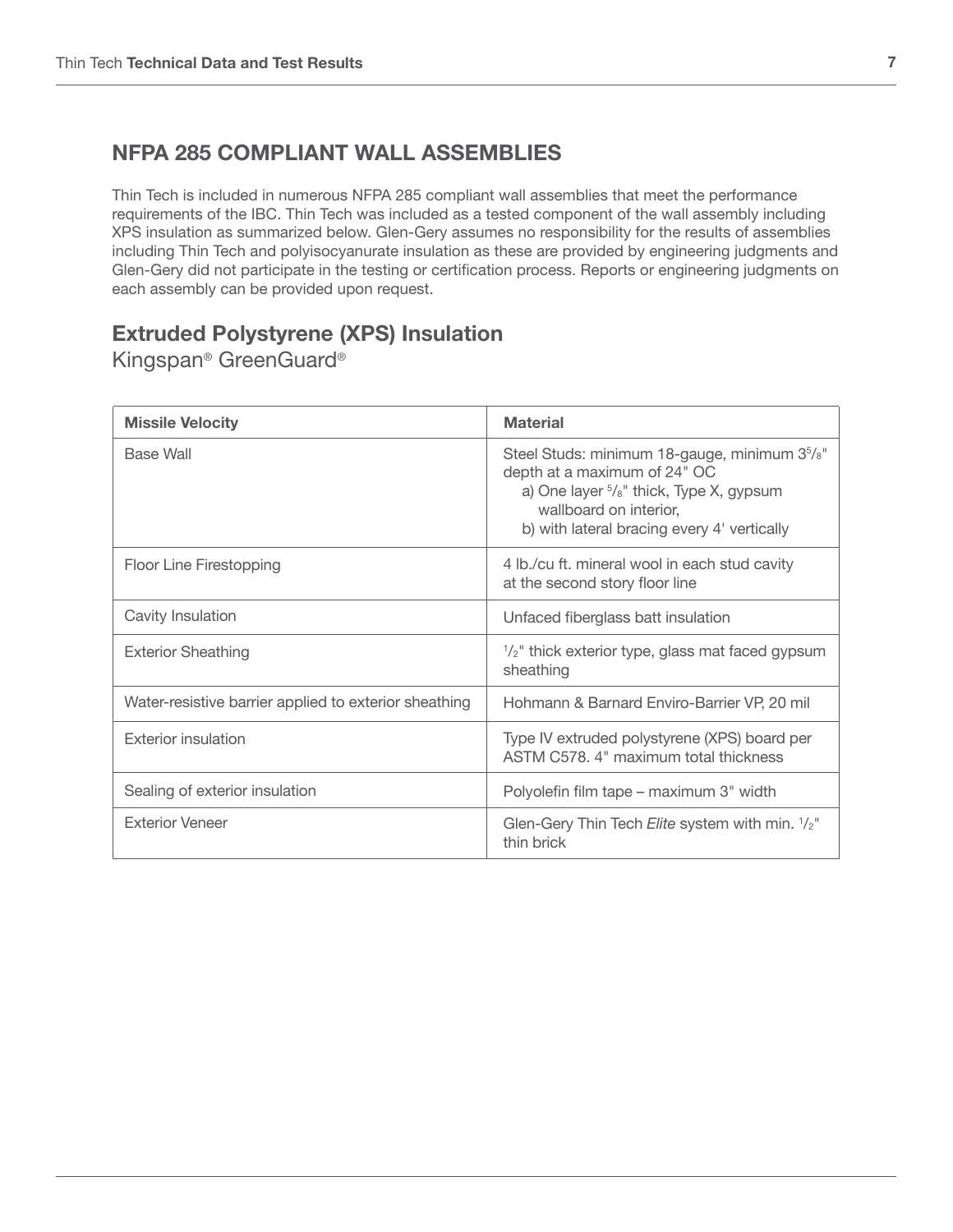Dupont™ Thermax™ up to 3"

| <b>Wall Component</b>                                                                                                                                                                                                                                                                                          | <b>Material</b>                                                                                                                                                                                                                                                                                                                                                                                                                                                                                                                                                                                                                                                                                                                                                                                                                                                                                                                                                                                                                                                                                                                                                                                                                                                                                                                                            |
|----------------------------------------------------------------------------------------------------------------------------------------------------------------------------------------------------------------------------------------------------------------------------------------------------------------|------------------------------------------------------------------------------------------------------------------------------------------------------------------------------------------------------------------------------------------------------------------------------------------------------------------------------------------------------------------------------------------------------------------------------------------------------------------------------------------------------------------------------------------------------------------------------------------------------------------------------------------------------------------------------------------------------------------------------------------------------------------------------------------------------------------------------------------------------------------------------------------------------------------------------------------------------------------------------------------------------------------------------------------------------------------------------------------------------------------------------------------------------------------------------------------------------------------------------------------------------------------------------------------------------------------------------------------------------------|
| Base Wall System- Use either 1, 2,<br>3, 4 or 5                                                                                                                                                                                                                                                                | 1 - Concrete wall<br>2 - Concrete Masonry wall<br>3 - Standard clay brick wall<br>4 - Steel studs: minimum 3%" depth, minimum<br>20-gauge at a maximum of 24" OC with:<br>a) lateral bracing every 4' vertically<br>b) One layer of %" thick Type X gypsum wallboard<br>on interior face of studs. Gypsum wallboard joints<br>shall receive at a minimum a Level 2 finish with all<br>fasteners covered with joint compound, or<br>c) GCP Applied Technologies Monokote® Z-3306<br>installed at a minimum %" thickness over Thermax,<br>or<br>d) International Cellulose Corporation's Ure-K<br>Thermal Barrier System installed at a minimum of<br>1 <sup>1</sup> / <sub>4</sub> " thickness over Thermax.<br>5 - FRTW Wood studs: nominal 2" x 4" or greater<br>spaced at a maximum of 24" OC.<br>a) Wall cavity empty (no insulation) or filled with<br>fiberglass batt insulation (faced or unfaced) or<br>mineral wool insulation (faced or unfaced).<br>b) One layer of %" thick Type X gypsum wallboard<br>installed on interior face of wood studs.<br>c) One layer of %" thick Type X exterior gypsum<br>sheathing installed on exterior face of wood studs.<br>d) Minimum two top plates at floor lines. As an<br>option, any thickness of plywood or OSB may<br>be installed on exterior face of wood studs under<br>exterior gypsum sheathing. |
| <b>Exterior Cladding</b>                                                                                                                                                                                                                                                                                       | 1 – Glen-Gery Thin Tech Elite system with min. $1/2$ " thin brick                                                                                                                                                                                                                                                                                                                                                                                                                                                                                                                                                                                                                                                                                                                                                                                                                                                                                                                                                                                                                                                                                                                                                                                                                                                                                          |
| Exterior insulation – Use either 1 or 2                                                                                                                                                                                                                                                                        | 1 – None, exterior sheathing must be either $\frac{1}{2}$ " thick<br>exterior gypsum sheathing or %" thick, Type X exterior<br>gypsum sheathing<br>2 - DuPont Thermax Brand Rigid Insulation - Total<br>thickness to be a minimum of 5%" to maximum of 3"                                                                                                                                                                                                                                                                                                                                                                                                                                                                                                                                                                                                                                                                                                                                                                                                                                                                                                                                                                                                                                                                                                  |
| Floor Line Firestopping<br>Cavity Insulation<br><b>Exterior Sheathing</b><br>Exterior insulation joint flashing<br>Water-resistive barrier applied to exterior<br>sheathing<br>Weather-resistive barrier applied to<br>exterior insulation<br>Flashing of window, door and other<br>exterior wall penetrations | See approved material options (as of 10/12/2021) at:<br>https://www.dupont.com/content/dam/dupont/amer/us/<br>en/performance-building-solutions/public/documents/en/<br>ej-thermax-with-or-without-spf-nfpa-285-43-D100784-<br>enUS.pdf                                                                                                                                                                                                                                                                                                                                                                                                                                                                                                                                                                                                                                                                                                                                                                                                                                                                                                                                                                                                                                                                                                                    |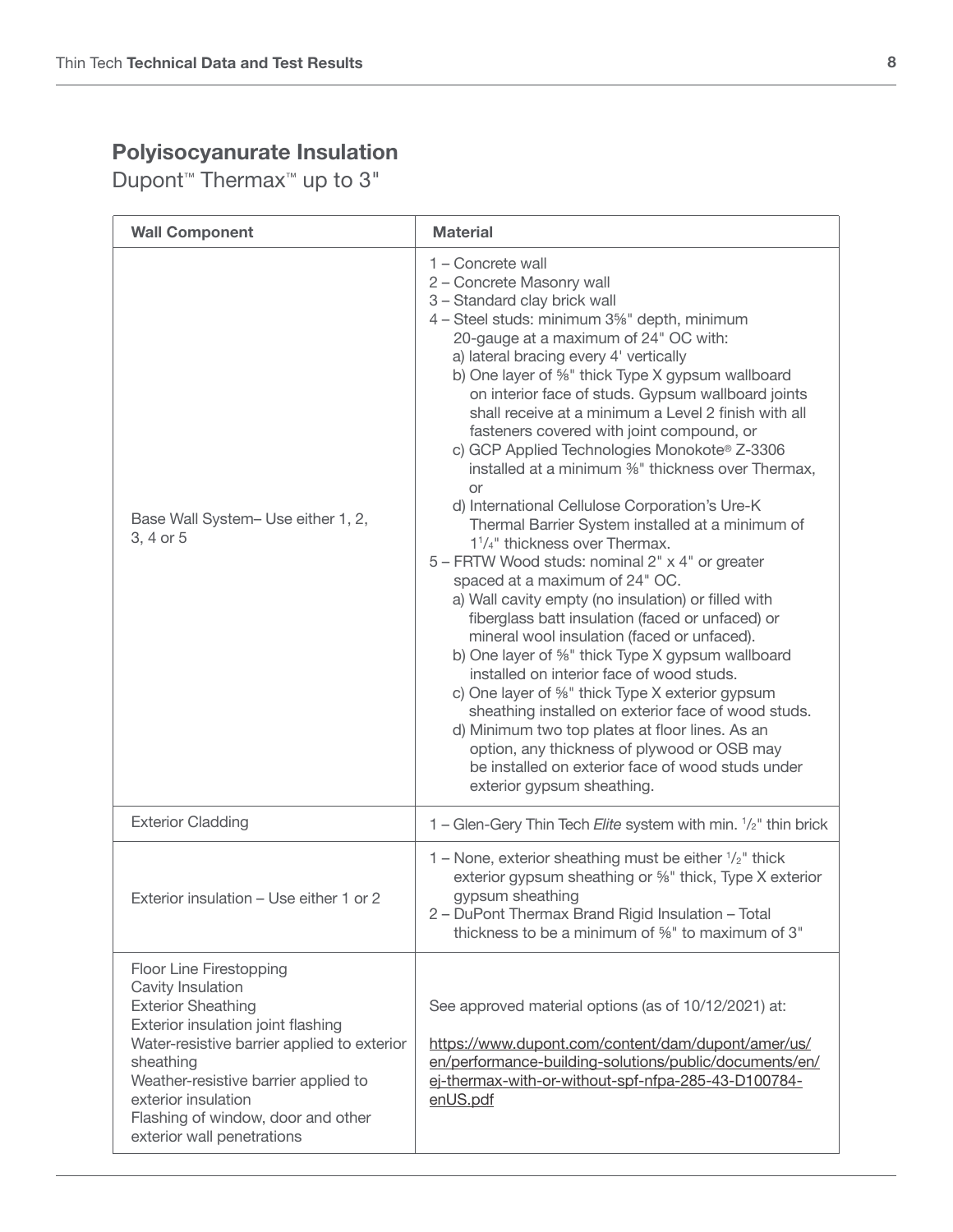Hunter Xci CG and Xci CG (Class A) Exterior Insulation

| <b>Wall Component</b>                                                                                                                                                                                                                      | <b>Material</b>                                                                                                                                                                                                                                                                                                                                                                                                                                                                                                                                                                                                                                                                                                                                                                              |
|--------------------------------------------------------------------------------------------------------------------------------------------------------------------------------------------------------------------------------------------|----------------------------------------------------------------------------------------------------------------------------------------------------------------------------------------------------------------------------------------------------------------------------------------------------------------------------------------------------------------------------------------------------------------------------------------------------------------------------------------------------------------------------------------------------------------------------------------------------------------------------------------------------------------------------------------------------------------------------------------------------------------------------------------------|
| Base Wall System- Use either 1, 2,<br>3, or 4                                                                                                                                                                                              | 1 – Concrete wall<br>2 - Concrete Masonry wall<br>3 - Steel Studs: minimum 22-gauge, minimum 3 <sup>5</sup> / <sub>8</sub> "<br>depth, at a maximum of 24" OC with lateral bracing<br>every 4' vertically<br>a) One-layer <sup>5</sup> / <sub>8</sub> " Type X gypsum wallboard interior<br>4 - FRTW studs: minimum nominal 2" x 4" dimension,<br>spaced 24" OC (maximum)<br>a) One layer <sup>5</sup> / <sub>8</sub> " Type X gypsum wallboard interior<br>b) Bracing as required by building code                                                                                                                                                                                                                                                                                          |
| <b>Exterior Cladding</b>                                                                                                                                                                                                                   | 1 - Glen-Gery Thin Tech Elite system with min. 1/2" thin brick                                                                                                                                                                                                                                                                                                                                                                                                                                                                                                                                                                                                                                                                                                                               |
| Exterior insulation – Use either 1 or 2                                                                                                                                                                                                    | 1 - 3 <sup>1</sup> / <sub>2</sub> " maximum thickness of Hunter Xci Foil (Class A) or<br>Hunter Xci 286<br>2 – 4" maximum thickness of Hunter Xci Foil (Class A)<br>or Hunter Xci 286 with non-combustible claddings.<br>(Contact Hunter Panels for details regarding this option.)                                                                                                                                                                                                                                                                                                                                                                                                                                                                                                          |
| Floor Line Firestopping<br>Cavity Insulation<br><b>Exterior Sheathing</b><br>Exterior insulation joint flashing<br>Water-resistive barrier applied to exterior<br>sheathing<br>Weather-resistive barrier applied to<br>exterior insulation | See approved material options (as of 10/12/2021) at:<br><b>Concrete Wall:</b><br>https://www.hunterpanels.com/docman-categories/<br>technical-documents-wall-xci/baw-sheets/baw-2018-foil-<br>class-a/1680-concrete-wall-cast-in-place-or-precast/file<br><b>Concrete Masonry Wall:</b><br>https://www.hunterpanels.com/docman-categories/<br>technical-documents-wall-xci/baw-sheets/baw-2018-foil-<br>class-a/1681-concrete-masonry-wall-2<br><b>Steel Stud:</b><br>https://www.hunterpanels.com/docman-categories/<br>technical-documents-wall-xci/baw-sheets/baw-2018-foil-<br>class-a/1682-steel-stud-2<br><b>Fire Retardant Treated Wood Stud:</b><br>https://www.hunterpanels.com/docman-categories/<br>technical-documents-wall-xci/baw-sheets/baw-2018-foil-<br>class-a/1683-frtw-2 |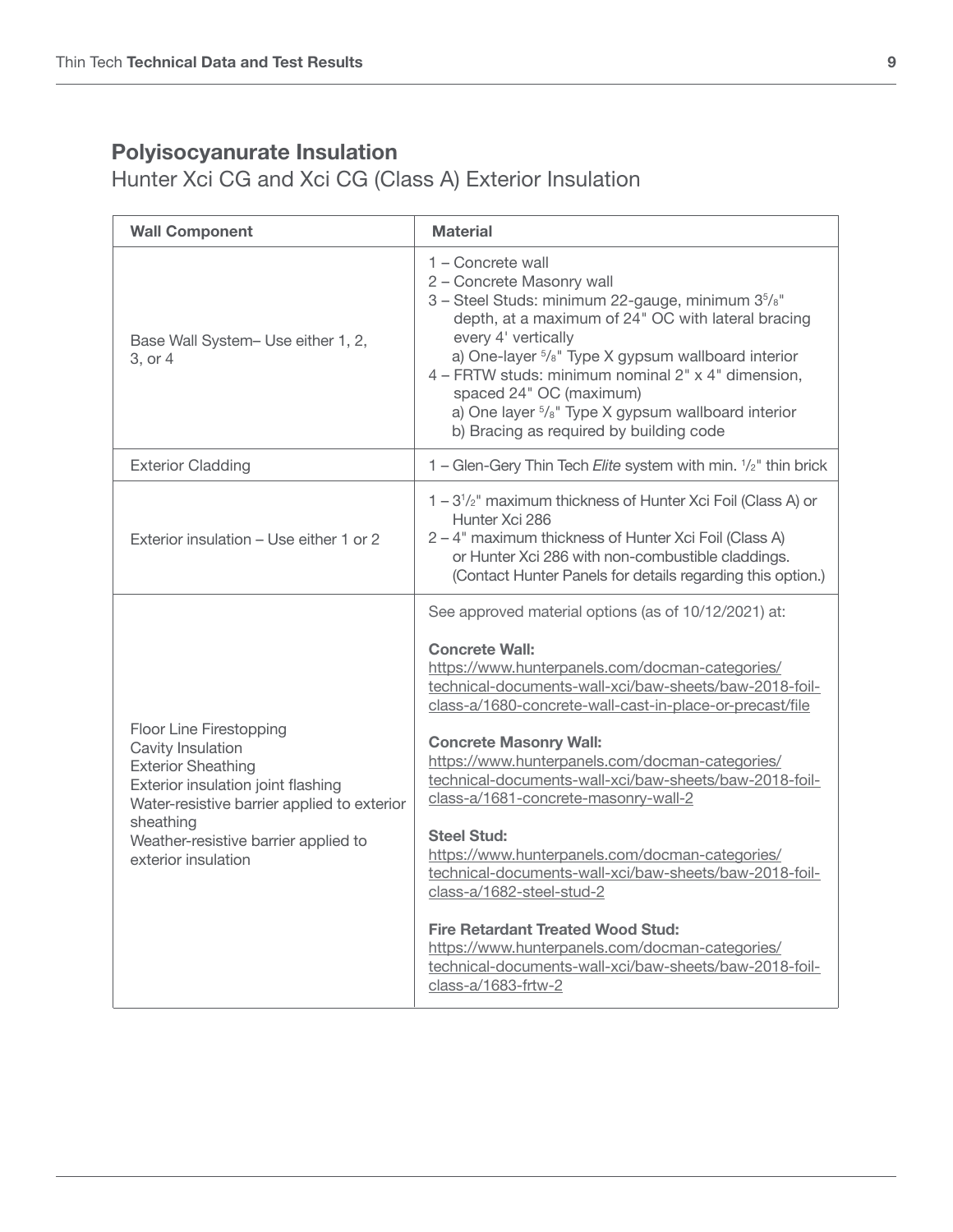Hunter Xci Foil Class A and Xci-286 Exterior Insulation

| <b>Wall Component</b>                                                                                                                                                                                        | <b>Material</b>                                                                                                                                                                                                                                                                                                                                                                                                                                                                                                                                                                                                                                                                                                                                                                              |
|--------------------------------------------------------------------------------------------------------------------------------------------------------------------------------------------------------------|----------------------------------------------------------------------------------------------------------------------------------------------------------------------------------------------------------------------------------------------------------------------------------------------------------------------------------------------------------------------------------------------------------------------------------------------------------------------------------------------------------------------------------------------------------------------------------------------------------------------------------------------------------------------------------------------------------------------------------------------------------------------------------------------|
| Base Wall System - Use either 1, 2,<br>3, or 4                                                                                                                                                               | 1 - Concrete wall<br>2 - Concrete Masonry wall<br>3 - Steel Studs: minimum 22-gauge, minimum 3 <sup>5</sup> / <sub>8</sub> "<br>depth, at a maximum of 24" OC with lateral bracing<br>every 4' vertically<br>a) One-layer <sup>5</sup> / <sub>8</sub> " Type X gypsum wallboard interior<br>4 - FRTW studs: minimum nominal 2" x 4" dimension,<br>spaced 24" OC (maximum)<br>a) One layer <sup>5</sup> / <sub>8</sub> " Type X gypsum wallboard interior<br>b) Bracing as required by building code                                                                                                                                                                                                                                                                                          |
| <b>Exterior Cladding</b>                                                                                                                                                                                     | 1 - Glen-Gery Thin Tech Elite system with min. 1/2" thin brick                                                                                                                                                                                                                                                                                                                                                                                                                                                                                                                                                                                                                                                                                                                               |
| Exterior insulation - Use either 1 or 2                                                                                                                                                                      | 1-3 <sup>1</sup> / <sub>2</sub> " maximum thickness of Hunter Xci Foil (Class A) or<br>Hunter Xci 286<br>2 – 4" maximum thickness of Hunter Xci Foil (Class A)<br>or Hunter Xci 286 with non-combustible claddings.<br>(Contact Hunter Panels for details regarding this option.)                                                                                                                                                                                                                                                                                                                                                                                                                                                                                                            |
| Floor Line Firestopping<br>Cavity Insulation<br><b>Exterior Sheathing</b><br>Water-resistive barrier applied to base<br>wall/exterior sheathing<br>Water-Resistive barrier applied to<br>exterior insulation | See approved material options (as of 10/12/2021) at:<br><b>Concrete Wall:</b><br>https://www.hunterpanels.com/docman-categories/<br>technical-documents-wall-xci/baw-sheets/baw-2018-foil-<br>class-a/1680-concrete-wall-cast-in-place-or-precast/file<br><b>Concrete Masonry Wall:</b><br>https://www.hunterpanels.com/docman-categories/<br>technical-documents-wall-xci/baw-sheets/baw-2018-foil-<br>class-a/1681-concrete-masonry-wall-2<br><b>Steel Stud:</b><br>https://www.hunterpanels.com/docman-categories/<br>technical-documents-wall-xci/baw-sheets/baw-2018-foil-<br>class-a/1682-steel-stud-2<br><b>Fire Retardant Treated Wood Stud:</b><br>https://www.hunterpanels.com/docman-categories/<br>technical-documents-wall-xci/baw-sheets/baw-2018-foil-<br>class-a/1683-frtw-2 |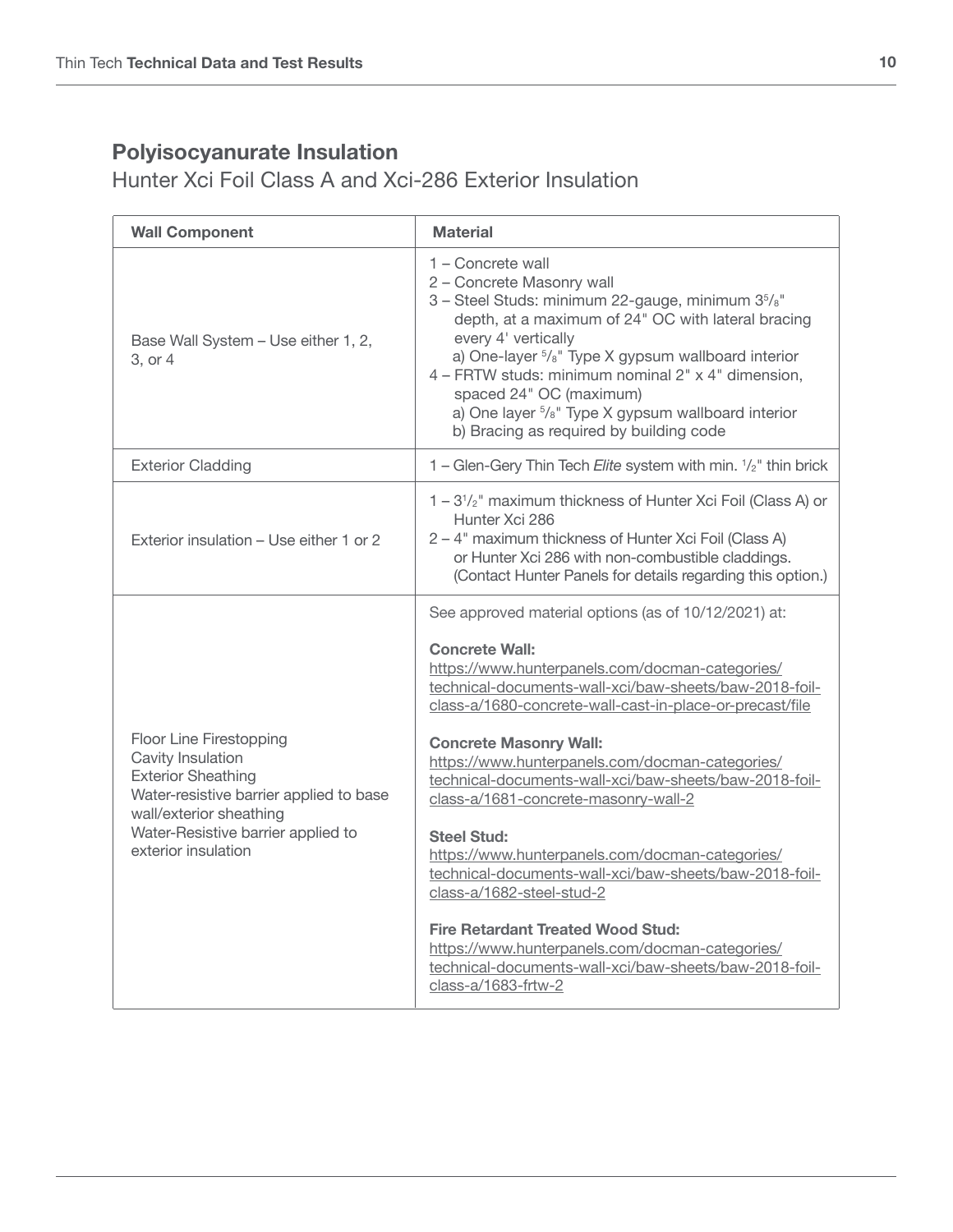Hunter Xci CG and Xci CG (Class A) Exterior Insulation

| <b>Wall Component</b>                                                                                                                                                                                          | <b>Material</b>                                                                                                                                                                                                                                                                                                                                                                                                                                                                                                                                                                                                                                                                                                                           |
|----------------------------------------------------------------------------------------------------------------------------------------------------------------------------------------------------------------|-------------------------------------------------------------------------------------------------------------------------------------------------------------------------------------------------------------------------------------------------------------------------------------------------------------------------------------------------------------------------------------------------------------------------------------------------------------------------------------------------------------------------------------------------------------------------------------------------------------------------------------------------------------------------------------------------------------------------------------------|
| Base Wall System - Use either 1, 2,<br>3, or 4                                                                                                                                                                 | 1 - Concrete wall<br>2 - Concrete Masonry wall<br>3 - Steel Studs: Minimum 22-gauge, 3 <sup>5</sup> / <sub>8</sub> " (minimum)<br>spaced 24" OC (maximum)<br>a) One layer <sup>5</sup> / <sub>8</sub> " Type X gypsum wallboard interior<br>b) Lateral bracing every 4'<br>4 - FRTW studs: minimum nominal 2" x 4" dimension,<br>spaced 24" OC (maximum)<br>c) One layer <sup>5</sup> / <sub>8</sub> " Type X gypsum wallboard interior<br>d) Bracing as required by building code                                                                                                                                                                                                                                                        |
| <b>Exterior Cladding</b>                                                                                                                                                                                       | 1 - Glen-Gery Thin Tech Elite system with min. 1/2" thin brick                                                                                                                                                                                                                                                                                                                                                                                                                                                                                                                                                                                                                                                                            |
| Floor Line Firestopping<br>Cavity Insulation<br><b>Exterior Sheathing</b><br>Water-resistive barrier applied to exterior<br>sheathing/base wall<br>Weather-resistive barrier applied to<br>exterior insulation | See approved material options (as of 10/12/2021) at:<br><b>Concrete Wall:</b><br>https://www.hunterpanels.com/docman-categories/<br>technical-documents-wall-xci/baw-sheets/baw-2018-<br>cg/1672-concrete-wall-precast-or-cast-in-place<br><b>Concrete Masonry Wall:</b><br>https://www.hunterpanels.com/docman-categories/<br>technical-documents-wall-xci/baw-sheets/baw-2018-<br>cg/1673-concrete-masonry-wall<br><b>Steel Stud:</b><br>https://www.hunterpanels.com/docman-categories/<br>technical-documents-wall-xci/baw-sheets/baw-2018-<br>cg/1674-steel-stud<br><b>Fire Retardant Treated Wood Stud:</b><br>https://www.hunterpanels.com/docman-categories/<br>technical-documents-wall-xci/baw-sheets/baw-2018-<br>cg/1675-frtw |
| Exterior insulation - Use 1 or 2                                                                                                                                                                               | 1 - 3 <sup>1</sup> / <sub>2</sub> " maximum thickness of Hunter Xci CG and Xci CG<br>(Class A)<br>2 - 4" maximum thickness of Hunter Xci CG and Xci CG<br>(Class A) with non-combustible claddings (Contact<br>Hunter Panels for details regarding this option.)                                                                                                                                                                                                                                                                                                                                                                                                                                                                          |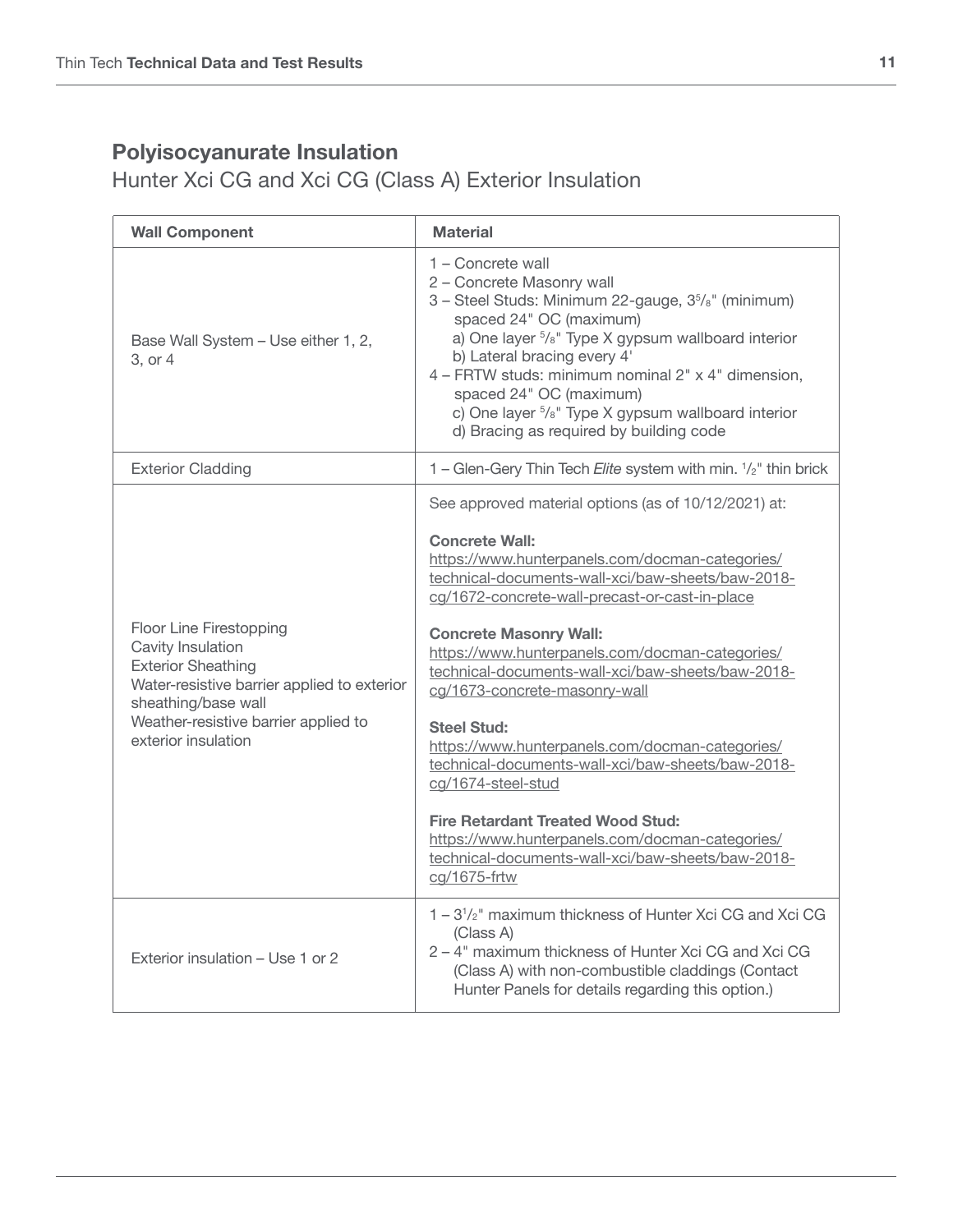Hunter Xci Ply and Xci Ply (Class A) Exterior Insulation

| <b>Wall Component</b>                                                                                                                                                                                        | <b>Material</b>                                                                                                                                                                                                                                                                                                                                                                                                                                                                                                                                                                                                                                                                                                                                     |
|--------------------------------------------------------------------------------------------------------------------------------------------------------------------------------------------------------------|-----------------------------------------------------------------------------------------------------------------------------------------------------------------------------------------------------------------------------------------------------------------------------------------------------------------------------------------------------------------------------------------------------------------------------------------------------------------------------------------------------------------------------------------------------------------------------------------------------------------------------------------------------------------------------------------------------------------------------------------------------|
| Base Wall System - Use either 1, 2,<br>3, or 4                                                                                                                                                               | 1 – Concrete wall<br>2 - Concrete Masonry wall<br>3 - Steel Studs: 22-gauge, min. 3 <sup>5</sup> / <sub>8</sub> " (minimum) spaced<br>24" OC (maximum)<br>a) <sup>5</sup> / <sub>8</sub> " Type X gypsum wallboard interior<br>b) Lateral bracing every 4"<br>4 - FRTW studs: minimum nominal 2" x 4" dimension,<br>spaced 24" OC (maximum)<br>a) <sup>5</sup> / <sub>8</sub> " Type X gypsum wallboard interior<br>b) Bracing as required by building code                                                                                                                                                                                                                                                                                         |
| <b>Exterior Cladding</b>                                                                                                                                                                                     | 1 – Glen-Gery Thin Tech Elite system with min. 1/2" thin brick                                                                                                                                                                                                                                                                                                                                                                                                                                                                                                                                                                                                                                                                                      |
| Floor Line Firestopping<br>Cavity Insulation<br><b>Exterior Sheathing</b><br>Water-resistive barrier applied to exterior<br>sheathing/base wall<br>Water-resistive barrier applied to exterior<br>insulation | See approved material options (as of 10/12/2021) at:<br><b>Concrete Wall:</b><br>https://www.hunterpanels.com/docman-categories/<br>technical-documents-wall-xci/baw-sheets/baw-2018-<br>ply/1684-concrete-cast-in-place-or-precast<br><b>Concrete Masonry Wall:</b><br>https://www.hunterpanels.com/docman-categories/<br>technical-documents-wall-xci/baw-sheets/baw-2018-<br>ply/1685-concrete-masonry-wall-3<br><b>Steel Stud:</b><br>https://www.hunterpanels.com/docman-categories/<br>technical-documents-wall-xci/baw-sheets/baw-2018-<br>ply/1686-steel-stud-3<br><b>Fire Retardant Treated Wood Stud:</b><br>https://www.hunterpanels.com/docman-categories/<br>technical-documents-wall-xci/baw-sheets/baw-2018-<br>ply/1687-frtw-3/file |
| Exterior insulation - Use 1 or 2                                                                                                                                                                             | 1 - 4.2" maximum thickness of Hunter Xci Ply and Xci Ply<br>(Class A), inclusive of factory adhered $5/8$ " or $3/4$ " fire<br>treated plywood within overall maximum thickness<br>2 – 4.7" maximum thickness of Hunter Xci Ply and Xci Ply<br>(Class A), inclusive of factory adhered $5/8$ " or $3/4$ " fire<br>treated plywood within overall maximum thickness<br>with non-combustible claddings (Contact Hunter<br>Panels for details regarding this option.)                                                                                                                                                                                                                                                                                  |